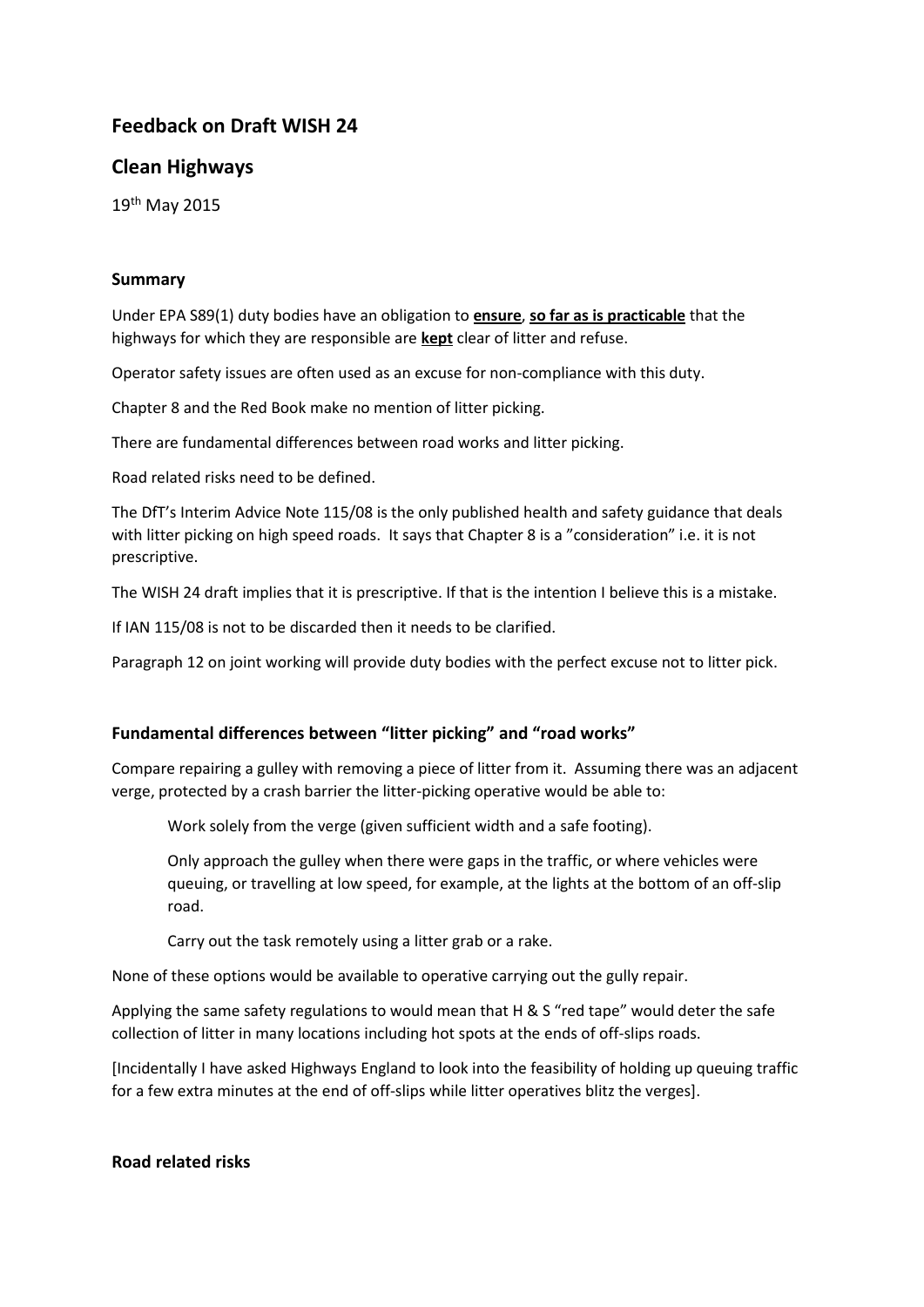Para 21 of the draft says that C8 needs to be applied if there is a "road related risk".

Would litter-picking in the above situation be regarded as a road related risk?

What if there was no barrier?

What if there was no barrier but there was a hard shoulder?

#### **Interim Advice Note 115/08 and Traffic Signs Manual Chapter 8.**

In the introduction to Interim Advice Note 115/08 - Requirements and Guidance for Works on the Hard Shoulder and Road Side Verges on High Speed Dual Carriageways it states:

### **The intent is that the guidance given in this document may be included within future revisions of the Traffic Signs Manual Chapter 8**.

In P(10) it states:

Where a series of short or medium duration stops are made which comprise mobile works **on the verge**, in support of activity such as walk through surveys or **litter picking**, a minimum **separation distance of 1.2m** must be maintained between personnel and the nearest **live lane**.

The risks involved in such work must be assessed, and any risk assessment must demonstrate that **consideration** has been given to providing appropriate protective measures such as lane closures, protection of a blocking vehicle in the hard shoulder (in accordance with the Traffic Signs Manual Chapter 8 Part 2: Operations Plan MLC6, shown as Figure 3 in this document), coning along the edge of the verge or a combination of measures appropriate to the risks involved.

### Para 23 of the draft. States "**As an example, the collection of litter alongside a motorway or dual carriageway should be undertaken in full accordance with the Red Book code of practice**".

I assume there is a typo and "Red Book" should be "Chapter 8"

If full accordance with C8 means in accordance with C8 *modified by Interim Advice Note 115/08* then it means that "consideration" needs to be given to various protective measures including lane closures or a blocking vehicle. The risk assessor can decide if any such measures are required and which ones to go for.

If it means in accordance with C8 (unmodified) then the assessor has no discretion and has to go by the book. There is no 1.2 meter rule. How does he work out what to do?

Is the new advice intended to by-pass IAN 115/08 in this way?

Assuming it is to be retained it might need clarifying as follows:

P(10) refers to works "on the verge" but litter picking frequently takes place from the hard shoulder with the operative protected by a blocking vehicle.

Also "live lane" needs to be defined. It was not clear to me whether a hard shoulder is a live line. References to "live" lanes/traffic in Chapter 8 however imply it is not.